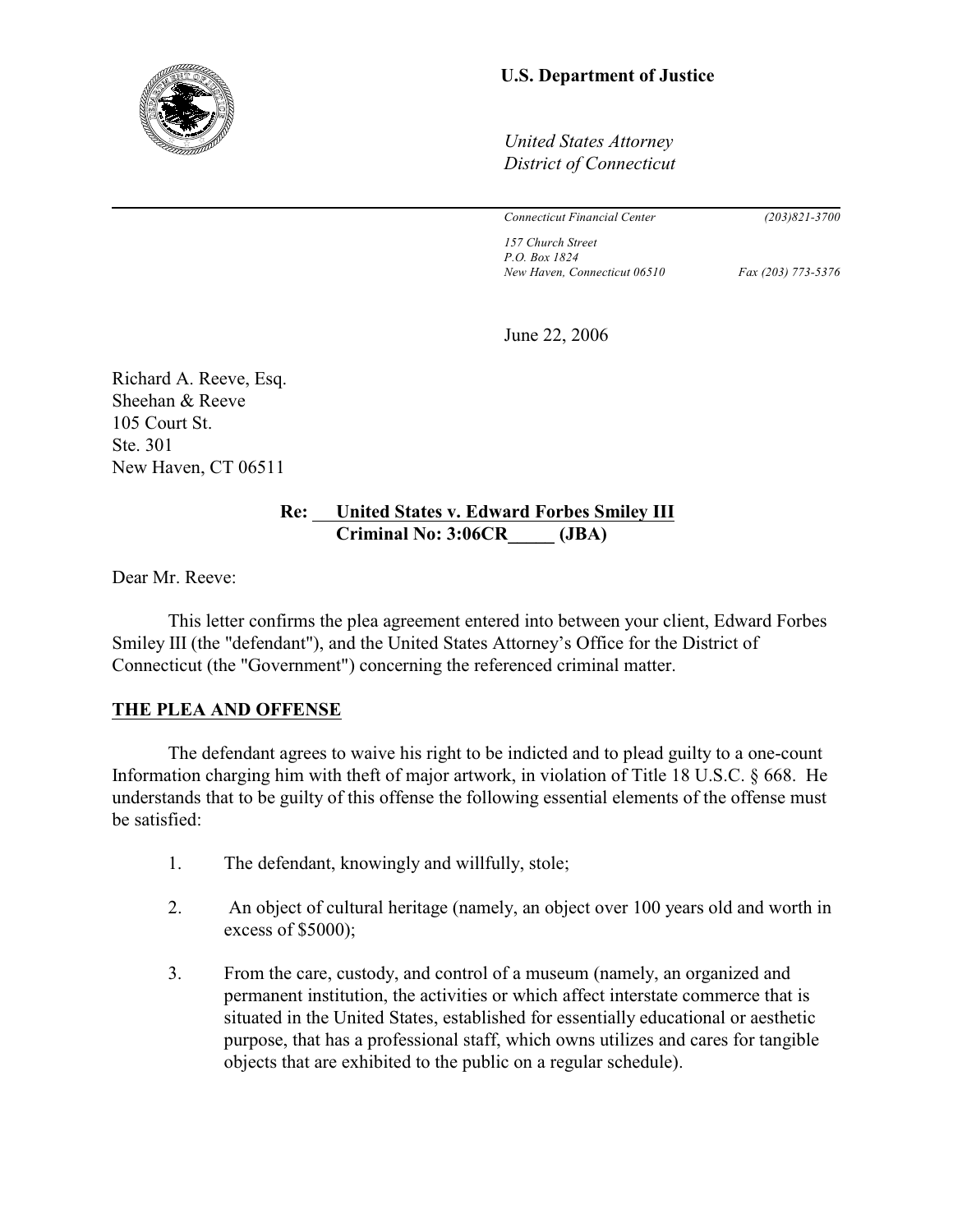## **THE PENALTIES**

This offense carries a maximum penalty of 10 years imprisonment and a fine of \$1,610,400 (twice the provable loss). In addition, under 18 U.S.C. § 3583, the Court may impose a term of supervised release of not more than 3 years, to begin at the expiration of any term of imprisonment imposed. The defendant understands that, should he violate any condition of the supervised release during its term, he may be required to serve a further term of imprisonment of not greater than two years, with no credit for the time already spent on supervised release.

The defendant is also subject to the alternative fine provision of 18 U.S.C. § 3571. Under this section, the maximum fine that may be imposed on the defendant is the greatest of the following amounts: (1) twice the gross gain to the defendant resulting from the offense; (2) twice the gross loss resulting from the offense; (3) \$250,000; or (4) the amount specified in the section defining the offense.

In addition, the defendant is obligated by 18 U.S.C. § 3013 to pay a special assessment of \$100 on the count of conviction. The defendant agrees to pay the special assessment to the Clerk of the Court on the day of the guilty plea.

Finally, unless otherwise ordered, should the Court impose a fine of more than \$2,500 as part of the sentence, interest will be charged on the unpaid balance of a fine amount not paid within 15 days after the judgment date. 18 U.S.C. § 3612(f). Other penalties and fines may be assessed on the unpaid balance of a fine pursuant to 18 U.S.C. §§3572 (h), (i) and § 3612(g).

## Restitution

In addition to the other penalties provided by law, the Court must also order that the defendant make restitution under 18 U.S.C. §3663A. The scope and effect of the order of restitution are set forth in the attached Rider Concerning Restitution. Restitution is payable immediately unless ordered otherwise by the Court. Under the provisions of 18 U.S.C. §§ 3663 and 3663A, the defendant would at most only be responsible for restitution to victims relating to those maps that the Government could establish he stole independent of admissions made during the course of his cooperation, namely, the 18 maps identified in Exhibit B (attached).

Nonetheless, under 18 U.S.C. §§ 3663(a)(3) and 3663A(a)(3), the defendant has agreed to make restitution to applicable victims relating to all maps he acknowledges stealing, approximately 97, as set forth in Exhibit A, as long as those maps 1) were turned over to the government by the date of sentencing for return to the applicable institution; 2) returned directly to the institution by the date of sentencing; or 3) lost by the defendant. The parties further agree that a victim's restitution losses will be the monies paid to the defendant for the map by the initial buyer, plus restoration expenses incurred to repair the map. Based on returned maps to date, the defendant has agreed to make restitution payments to the following individuals and/or entities as follows (with any remaining valuation disputes resolved by the Court), but the figures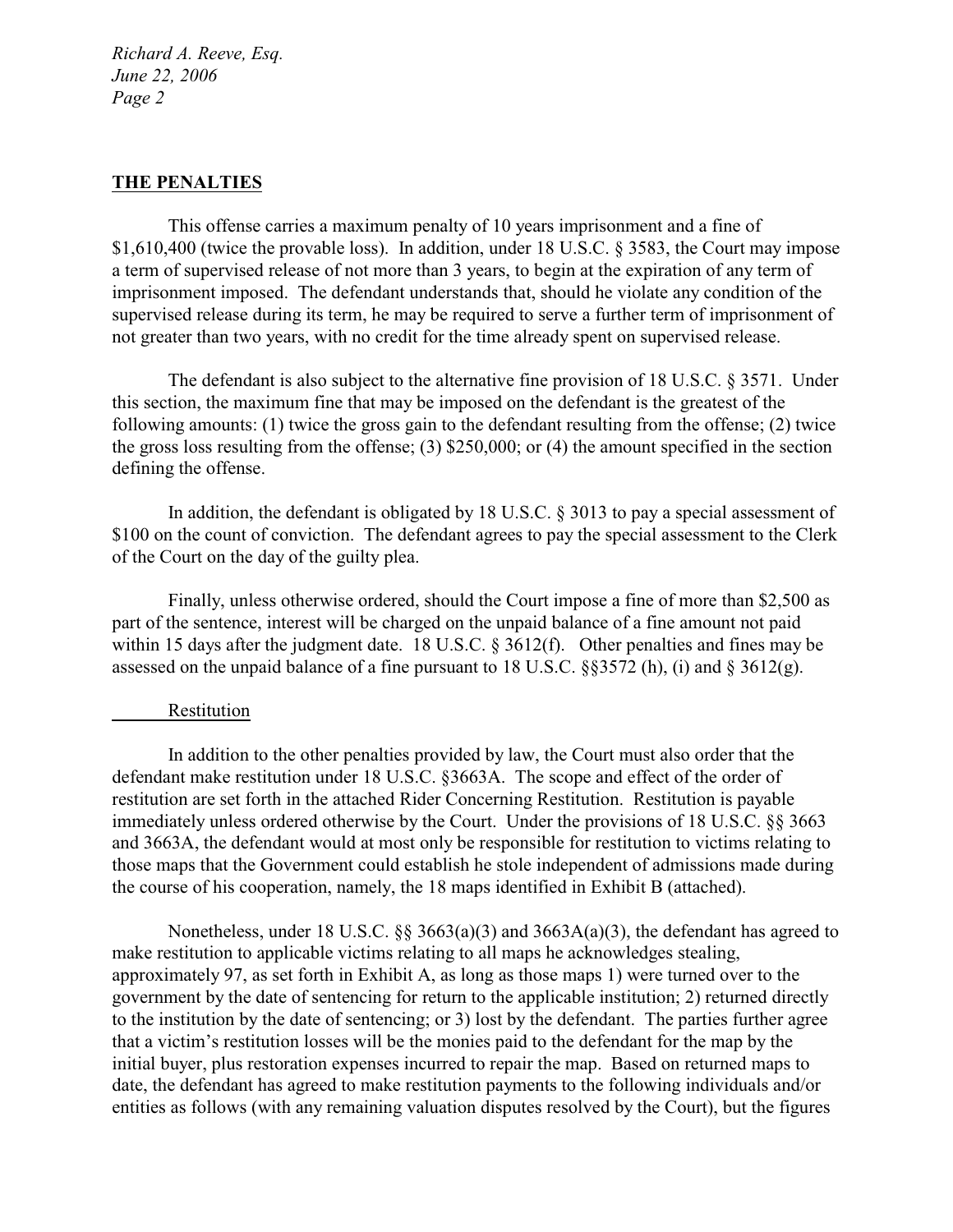and victims may increase by sentencing if additional maps are returned to the relevant institutions:

- 1. \$879,400- \$886,400 to Cohen & Taliaferro LLC (the final figure depending on the appropriate valuation of the Lattre Map of the United States (1784));
- 2. \$390,770-\$403,520 to Clive A. Burden Ltd (the final figure depending on the appropriate valuation of four maps);
- 3. \$460,740 to The Old Print Shop;
- 4. \$19,000 to Lawrence Fox, Esq., for a client;
- 5. Between \$25,000-\$70,000 to New York Public Library, Map Division (the final figure depending on the appropriate valuation regarding the John Thornton New Map of East and West New Jersey and whether the map is attributable as lost);
- 6. \$10,000 to Beinecke Library;
- 7. \$37,500 to Harold Osher; and
- 8. \$39,000 to Boston Public Library (the final figure depending on whether the two maps at issue, the Chesapeake Dudley chart and the Manuscript of Carolina and Georgia, are appropriately attributable as lost).

# **THE SENTENCING GUIDELINES**

i. Applicability

The defendant understands that, although application of the United States Sentencing Guidelines is not mandatory, they are still advisory and the Court is required to consider any applicable Sentencing Guidelines as well as other factors enumerated in 18 U.S.C. § 3553(a) to tailor an appropriate sentence in this case. *See United States v. Booker*, 543 U.S. 220 (2005). The defendant expressly understands that the Sentencing Guideline determinations will be made by the Court, by a preponderance of the evidence, based upon input from the defendant, the Government, and the United States Probation Officer who prepares the presentence investigation report. The defendant further understands that he has no right to withdraw his guilty plea if his sentence or the Guideline application is other than he anticipated.

ii. Acceptance of Responsibility

At this time, the Government agrees to recommend that the Court reduce by two levels the defendant's Adjusted Offense Level under section 3E1.1(a) of the Sentencing Guidelines,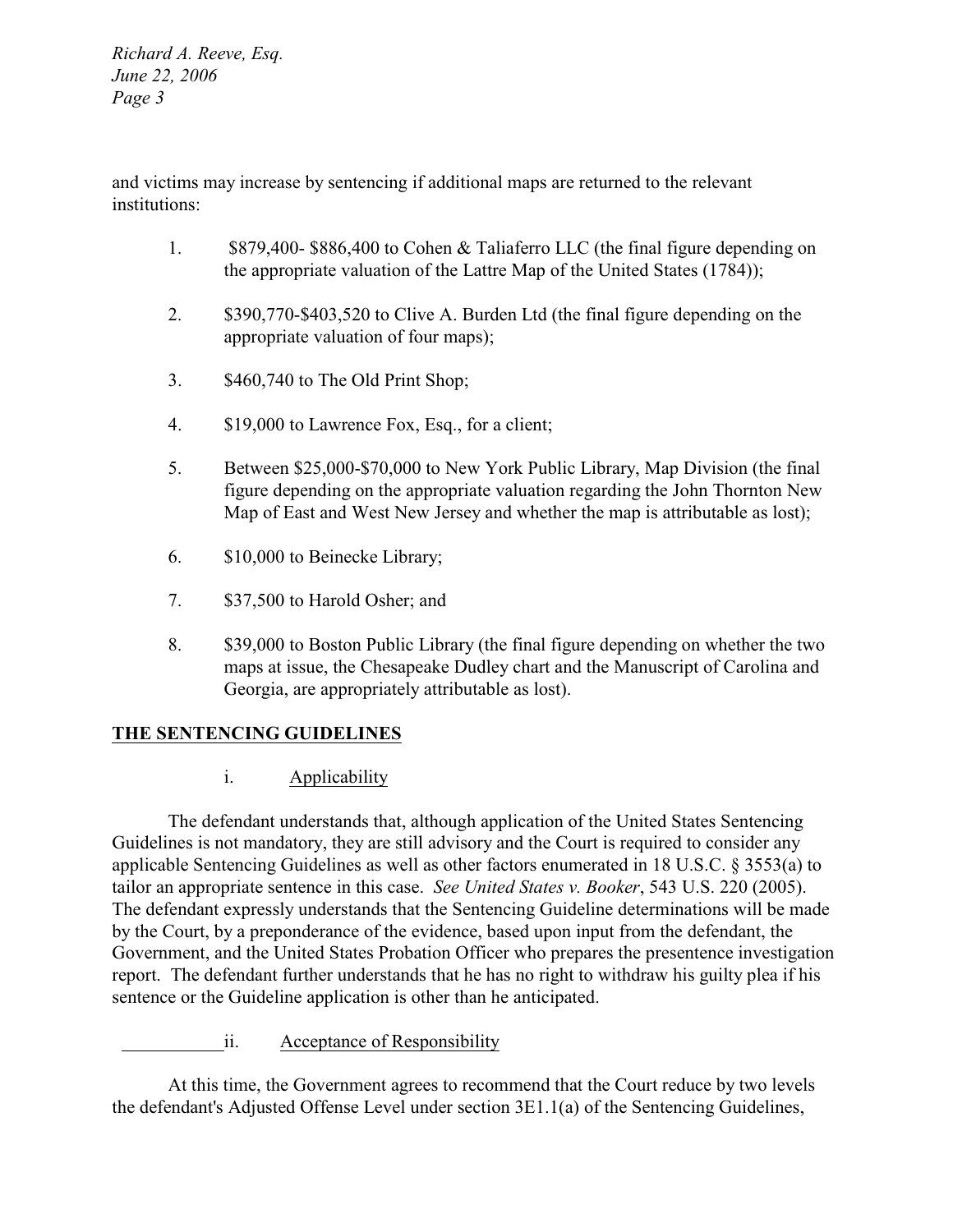based on the defendant's prompt recognition and affirmative acceptance of personal responsibility for the offense.

The Government also intends to move for a decrease of one level under  $\S 3E1.1(b)$ because defendant has assisted authorities in the investigation and prosecution of his own misconduct and has thereby allowed Government and the courts to allocate their resources efficiently. Such recommendation and motion for reductions are conditioned upon the defendant's full, complete, and truthful disclosure to the Probation Office of information requested, of the circumstances surrounding his commission of the offense, of his criminal history, and of his financial condition by submitting a complete and truthful financial statement. In addition, this recommendation is conditioned upon the defendant timely providing complete information to the Government concerning his involvement in the offense to which he is pleading guilty. The defendant expressly understands that the Court is not obligated to accept the Government's recommendation on the reduction.

The Government will not make this recommendation if the defendant engages in any acts which (1) indicate that the defendant has not terminated or withdrawn from criminal conduct or associations (Sentencing Guideline §3E1.1); (2) could provide a basis for an adjustment for obstructing or impeding the administration of justice (Sentencing Guideline §3C1.1); or (3) constitute a violation of any condition of release. Moreover, the Government will not make this recommendation if the defendant seeks to withdraw his plea of guilty. The defendant expressly understands that he may not withdraw his plea of guilty if, for the reasons explained above, the Government does not make this recommendation.

# iii. Stipulation

Pursuant to section 6B1.4 of the Sentencing Guidelines, the defendant and the Government have entered into a stipulation which is attached to and made a part of this plea agreement. The defendant understands that this stipulation does not purport to set forth all of the relevant conduct and characteristics that may be considered by the Court for purposes of sentencing. The defendant expressly understands that this stipulation is not binding on the Court. The defendant also understands that the Government and the United States Probation Office are obligated to advise the Court of any additional relevant facts that subsequently come to their attention.

# iv. Guidelines Calculation

The Government and the defendant stipulate as follows: the parties agree that the November 2004 edition is the applicable Sentencing Guidelines Manual, unless the Manual in effect at the date of sentencing is equally or less onerous. Under § 2B1.5 of the 2004 Manual, the defendant's base offense level is 8. The base offense level is increased by 14 levels as the relevant loss amount is agreed by the parties to be more than \$400,000 but less than \$1,000,000. Two (2) levels are added because the offense involved a cultural heritage resource taken from the custody of a museum. Two (2) levels are added because the offense involved a cultural heritage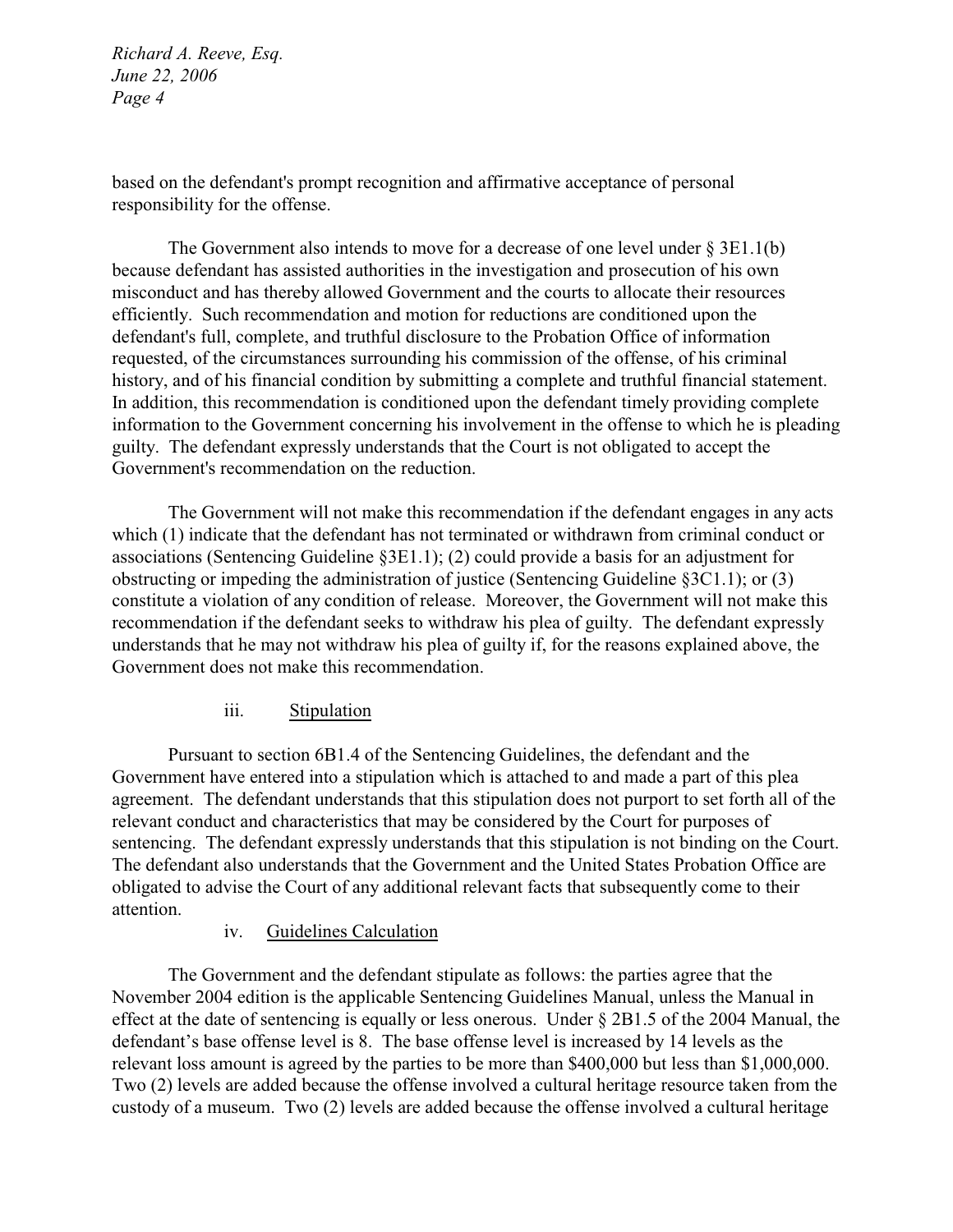resource constituting cultural property as defined by 19 U.S.C. § 2601(6). An additional two (2) levels are added because the offense was committed for pecuniary gain or otherwise involved a commercial purpose. Three levels are subtracted under U.S.S.G. § 3E1.1(a) for acceptance of responsibility, as noted above.

The parties agree that the defendant is a Criminal History Category I, based on the defendant's representation of his Criminal History. The Government reserves the right to recalculate the relevant Criminal History Category if this representation proves inaccurate. A total offense level of 25 with a Criminal History Category I results in a sentencing range of 57-71 months' imprisonment (sentencing table) and a fine range of \$10,000 to \$100,000 (U.S.S.G. §  $5E1.2(c)(3)$ ). The parties reserve the right to seek both Guidelines and non-Guidelines departures.

The defendant expressly understands that the Court is not bound by this agreement on the Guideline and fine ranges specified above. The defendant further expressly understands that he will not be permitted to withdraw the plea of guilty if the Court imposes a sentence outside the Guideline range or fine range set forth in this agreement.

In the event the Probation Office or the Court contemplates any sentencing calculations different from those stipulated by the parties, the parties reserve the right to respond to any inquiries and make appropriate legal arguments regarding the proposed alternate calculations. Moreover, the Government expressly reserves the right to challenge or defend any sentencing determination, other than that stipulated by the parties, in any post-sentencing proceeding.

v. Appeal Rights

The parties reserve their respective rights to appeal.

vi. Information to the Court

The Government expressly reserves its right to address the Court with respect to an appropriate sentence to be imposed in this case. Moreover, it is expressly understood that the Government will discuss the facts of this case, including information regarding the defendant's background and character, 18 U.S.C. § 3661, with the United States Probation Office and will provide the Probation Officer with access to its file, with the exception of grand jury material.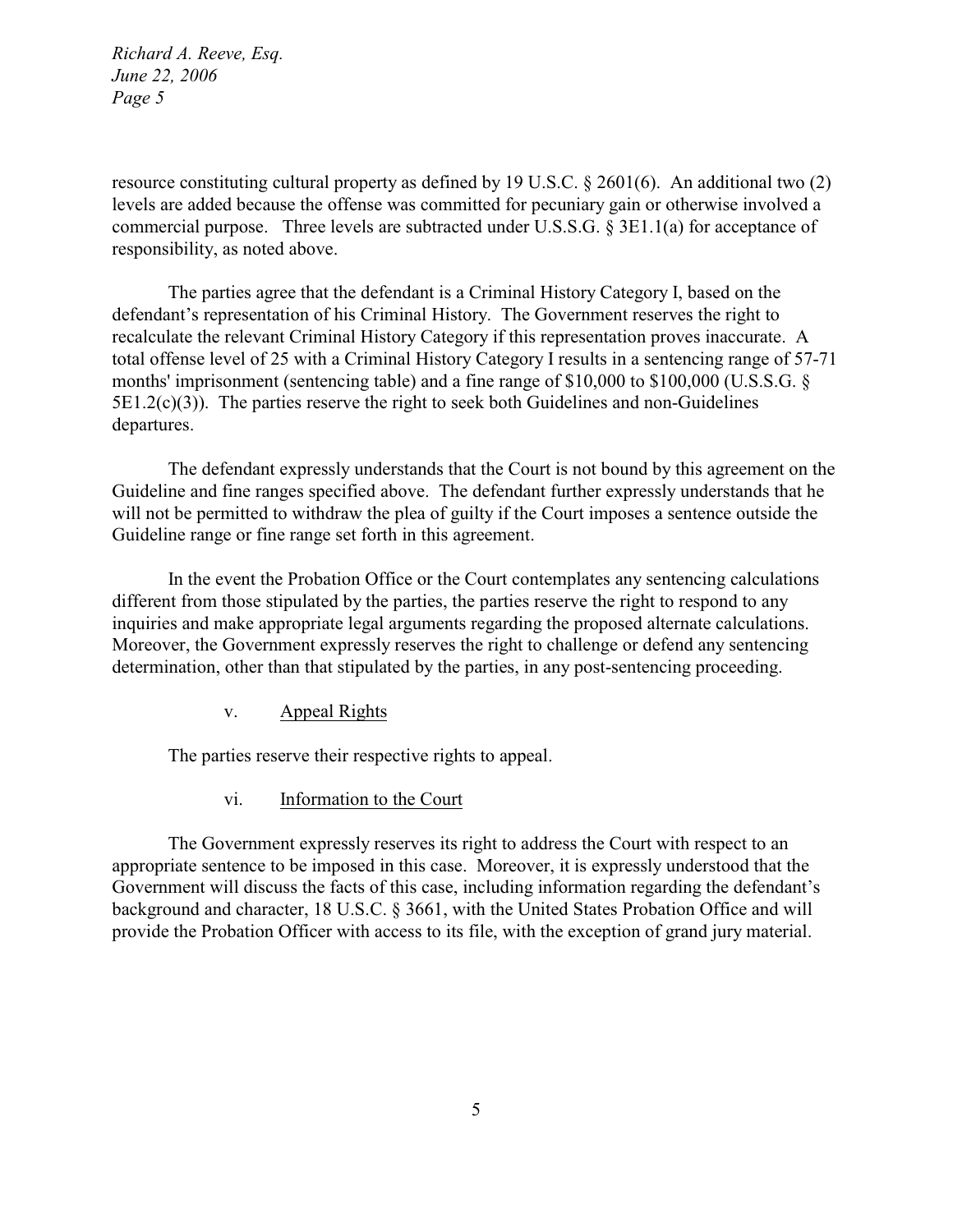# **WAIVER OF RIGHTS**

## Waiver of Right to Indictment

The defendant understands that he has the right to have the facts of this case presented to a federal grand jury, consisting of between sixteen and twenty-three citizens, twelve of whom would have to find probable cause to believe that he committed the offense set forth in the information before an indictment could be returned. The defendant expressly acknowledges that he is knowingly and intelligently waiving his right to be indicted.

#### Waiver of Trial Rights and Consequences of Plea

The defendant understands that he has the right to be represented by an attorney at every stage of the proceeding and, if necessary, one will be appointed to represent him.

The defendant understands that he has the right to plead not guilty or to persist in that plea if it has already been made, the right to a public trial, the right to be tried by a jury with the assistance of counsel, the right to confront and cross-examine the witnesses against him, the right not to be compelled to incriminate himself, and the right to compulsory process for the attendance of witnesses to testify in his defense. The defendant understands that by pleading guilty he waives and gives up those rights and that, if the plea of guilty is accepted by the Court, there will not be a further trial of any kind.

The defendant understands that if he pleads guilty, the Court may ask him questions about each offense to which he pleads guilty, and if he answers those questions falsely under oath, on the record, and in the presence of counsel, his answers may later be used against him in a prosecution for perjury or making false statements.

#### Waiver of Statute of Limitations

The defendant understands and agrees that should the conviction following the defendant's plea of guilty pursuant to this plea agreement be vacated for any reason, then any prosecution that is not time-barred by the applicable statute of limitations on the date of the signing of this plea agreement (including any indictment or counts the Government has agreed to dismiss at sentencing pursuant to this plea agreement) may be commenced or reinstated against the defendant, notwithstanding the expiration of the statute of limitations between the signing of this plea agreement and the commencement or reinstatement of such prosecution. The defendant agrees to waive all defenses based on the statute of limitations with respect to any prosecution that is not time-barred on the date the plea agreement is signed.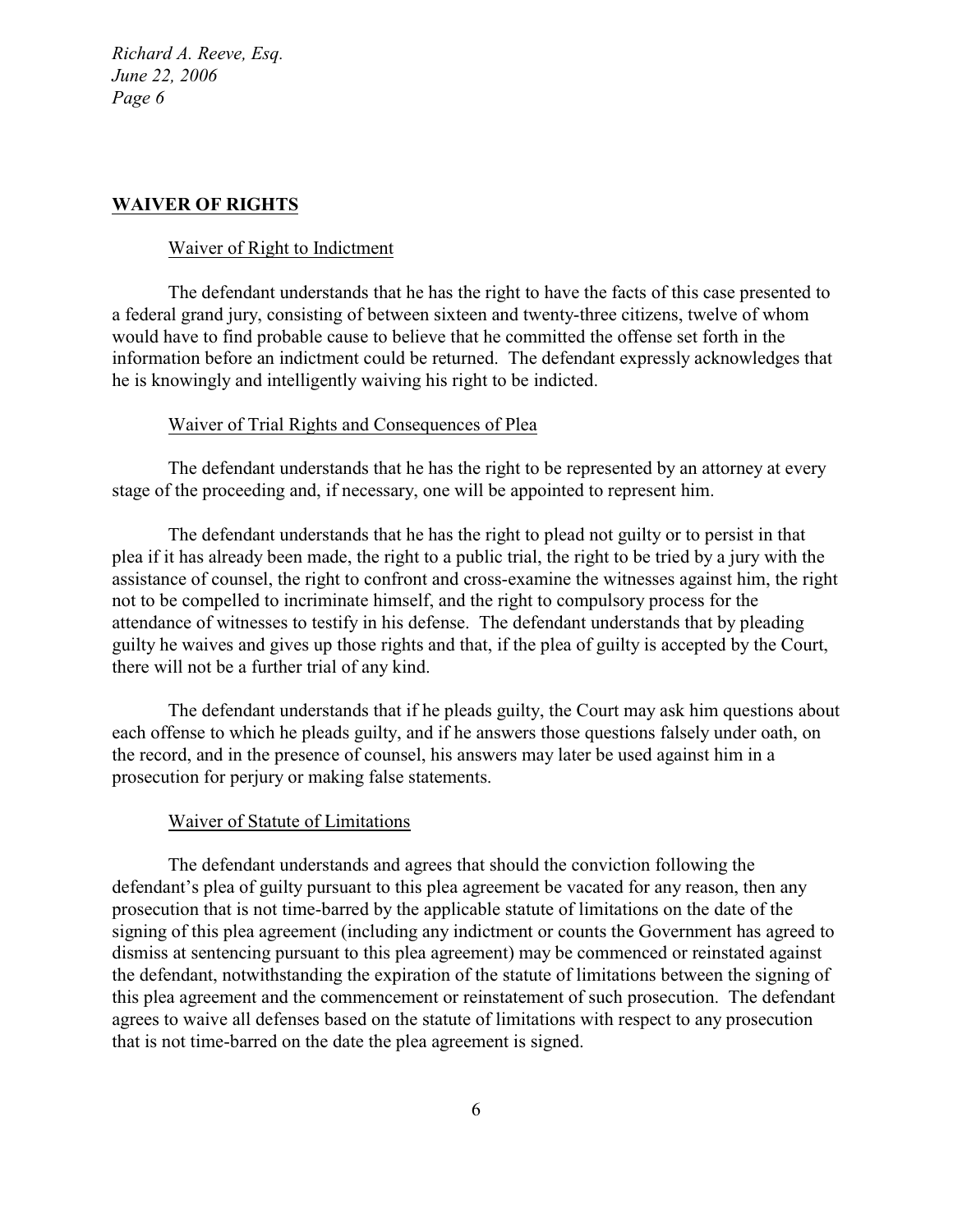#### Waiver of Right To Post-Conviction DNA Testing of Physical Evidence

The defendant understands that the Government has various items of physical evidence in its possession in connection with this case that could be subjected to DNA testing. The defendant further understands that following conviction in this case, he could file a motion with the Court to require DNA testing of physical evidence pursuant to 18 U.S.C. § 3600 and § 3600A in an attempt to prove his innocence. The defendant fully understands his right to have all the physical evidence in this case tested for DNA, has discussed this right with his counsel, and knowingly and voluntarily waives his right to have such DNA testing performed on the physical evidence in this case. The defendant fully understands that because he is waiving this right, the physical evidence in this case will likely be destroyed or will otherwise be unavailable for DNA testing in the future.

## **ACKNOWLEDGMENT OF GUILT; VOLUNTARINESS OF PLEA**

The defendant acknowledges that he is entering into this agreement and is pleading guilty freely and voluntarily because he is guilty. The defendant further acknowledges that he is entering into this agreement without reliance upon any discussions between the Government and him (other than those described in the plea agreement letter), without promise of benefit of any kind (other than the concessions contained in the plea agreement letter), and without threats, force, intimidation, or coercion of any kind. The defendant further acknowledges his understanding of the nature of the offense to which he is pleading guilty, including the penalties provided by law. The defendant also acknowledges his complete satisfaction with the representation and advice received from his undersigned attorney. The defendant and his undersigned counsel are unaware of any conflict of interest concerning counsel's representation of the defendant in the case.

#### **SCOPE OF THE AGREEMENT**

The defendant acknowledges and understands that this agreement is limited to the undersigned parties and cannot bind any other federal authority, or any state or local authority. The defendant acknowledges that no representations have been made to him with respect to any civil or administrative consequences that may result from this plea of guilty because such matters are solely within the province and discretion of the specific administrative or governmental entity involved. Finally, the defendant understands and acknowledges that this agreement has been reached without regard to any civil tax matters that may be pending or which may arise involving him.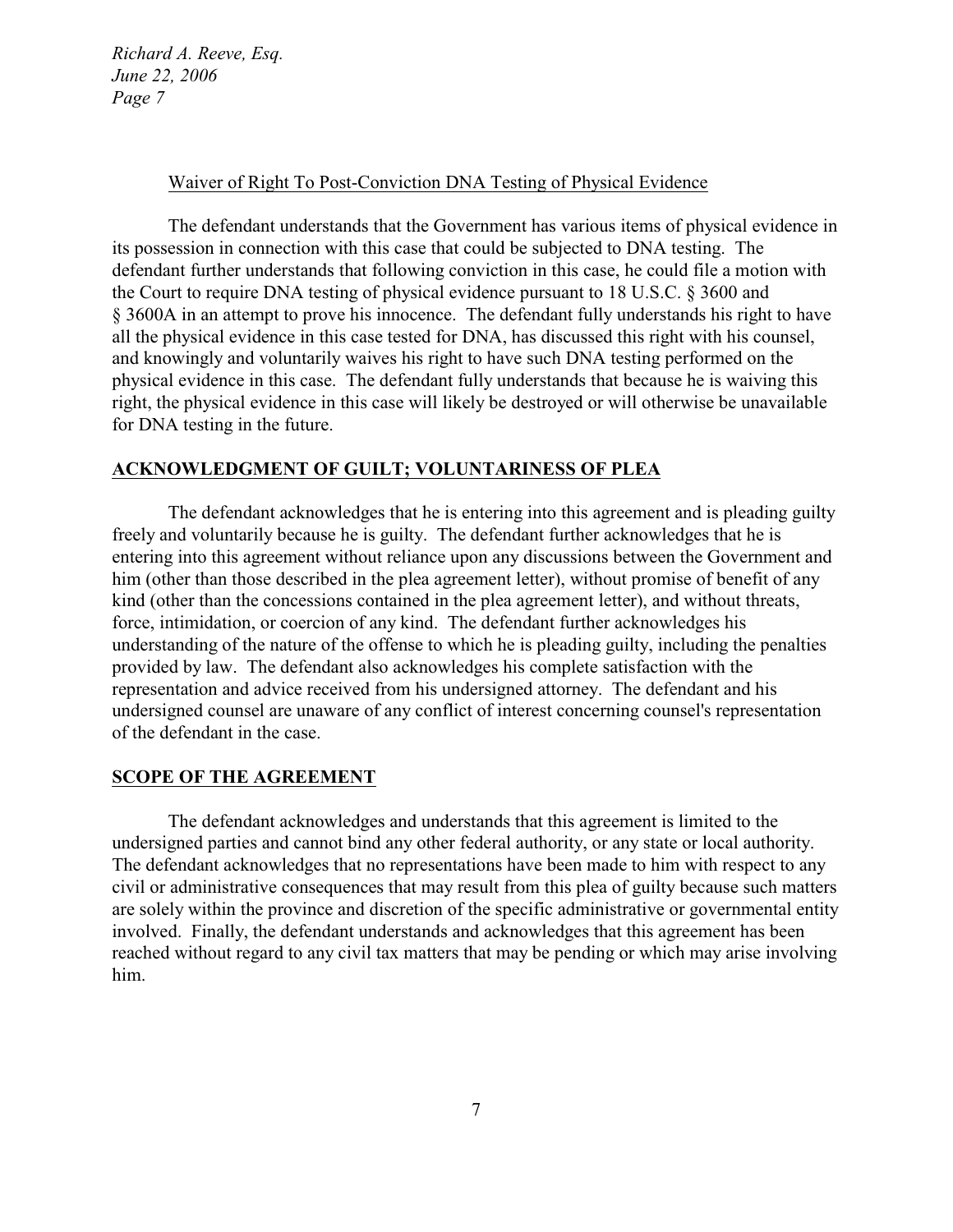## **COLLATERAL CONSEQUENCES**

The defendant further understands that he will be adjudicated guilty of the offense to which he has pleaded guilty and will be deprived of certain rights, such as the right to vote, to hold public office, to serve on a jury, or to possess firearms.The defendant understands that pursuant to § 203(b) of the Justice for All Act, the Bureau of Prisons or the Probation Office will collect a DNA sample from the defendant for analysis and indexing. Finally, the defendant understands that the Government reserves the right to notify any state or federal agency by which he is licensed, or with which he does business, as well as any current or future employer of the fact of his conviction.

## **SATISFACTION OF FEDERAL CRIMINAL LIABILITY; BREACH**

The defendant's guilty plea, if accepted by the Court, will satisfy the federal criminal liability of the defendant in the District of Connecticut as a result of his participation in the theft of major artwork, which forms the basis of the Information in this case.

The defendant understands that if, before sentencing, he violates any term or condition of this agreement, engages in any criminal activity, or fails to appear for sentencing, the Government may void all or part of this agreement. If the agreement is voided in whole or in part, the defendant will not be permitted to withdraw his plea of guilty.

## **NO OTHER PROMISES**

The defendant acknowledges that no other promises, agreements, or conditions have been entered into other than those set forth in this plea agreement, and none will be entered into unless set forth in writing, signed by all the parties.

This letter shall be presented to the Court, in open court, and filed in this case.

Very truly yours,

KEVIN J. O'CONNOR UNITED STATES ATTORNEY

CHRISTOPHER W. SCHMEISSER ASSISTANT UNITED STATES ATTORNEY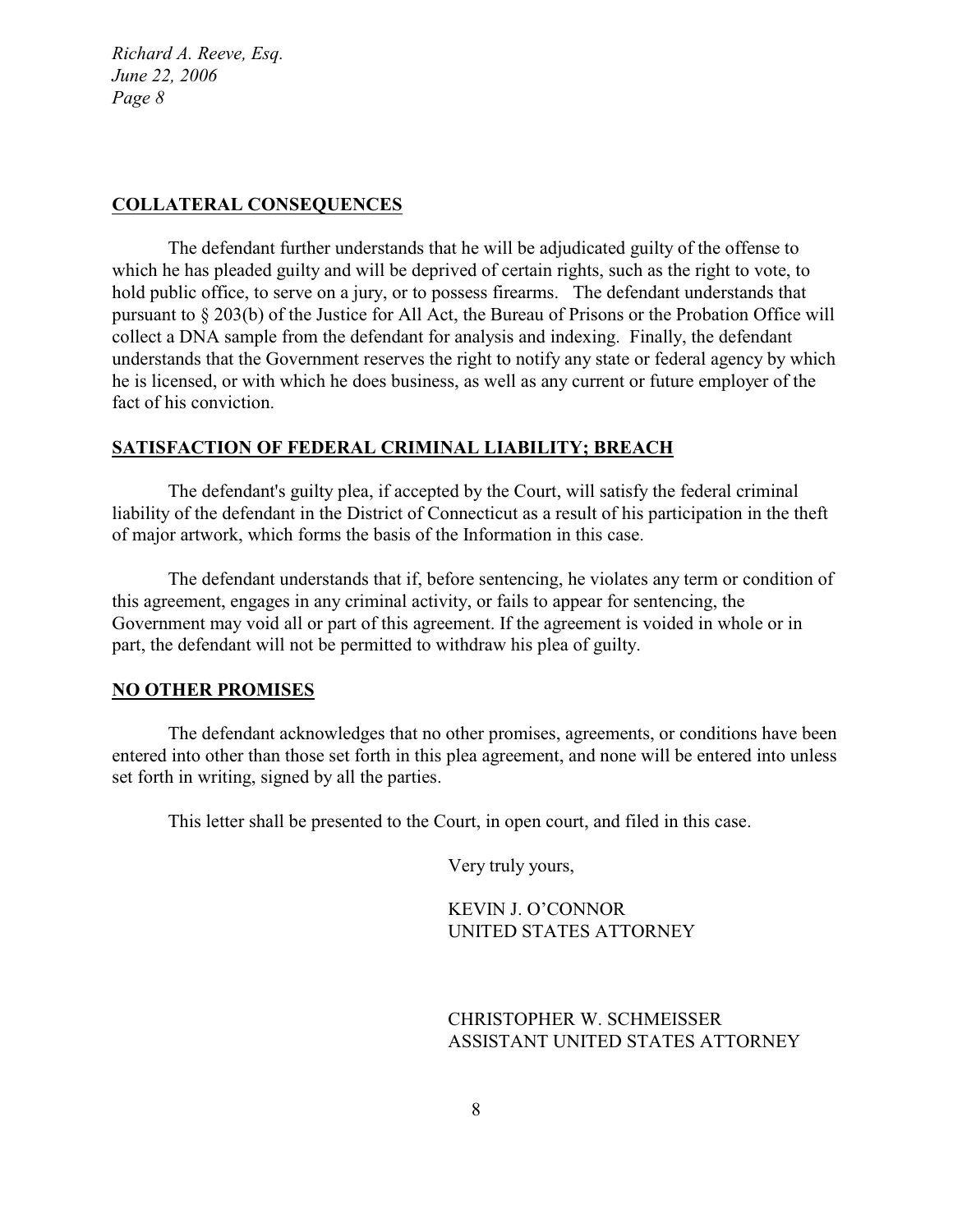The defendant certifies that he has read this plea agreement letter and its attachment(s) or has had it read or translated to his, that he has had ample time to discuss this agreement and its attachment(s) with counsel and that he fully understands and accepts its terms.

\_\_\_\_\_\_\_\_\_\_

\_\_\_\_\_\_\_\_\_\_

E. FORBES SMILEY III Date The Defendant

I have thoroughly read, reviewed and explained this plea agreement and its attachment(s) to my client who advises me that he understands and accepts its terms.

RICHARD A. REEVE, ESQ. Date Attorney for the Defendant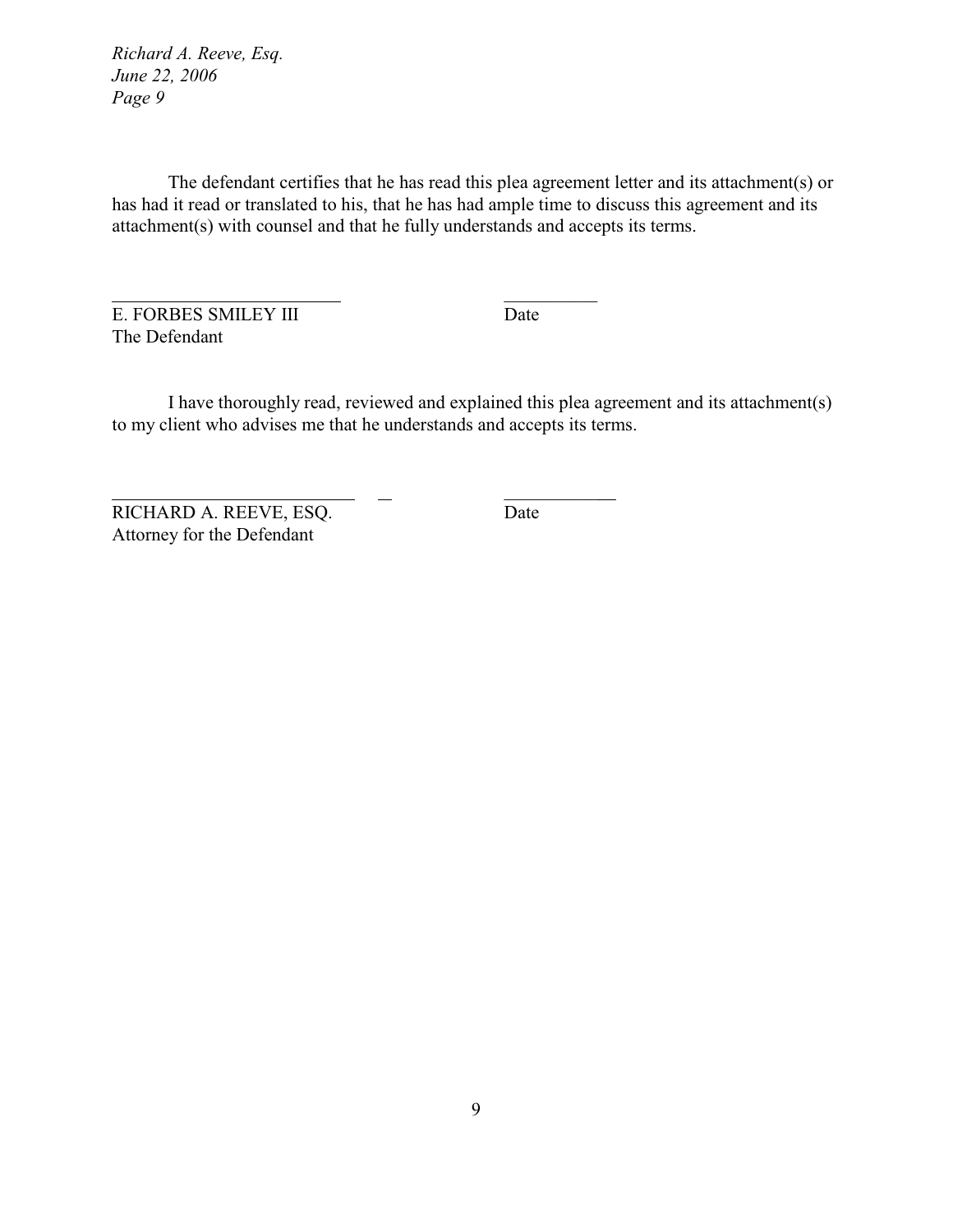EDWARD FORBES SMILEY III, the defendant herein, and the Government stipulate and agree to the following offense conduct that gives rise to the defendant's agreement to plead guilty to the information:

On June 8, 2005, in the District of Connecticut, EDWARD FORBES SMILEY III, the defendant herein, did unlawfully, knowingly, and willfully steal from the care, custody, and control of a museum an object of cultural heritage within the meaning of 18 U.S.C. § 668. During the morning of that date, the defendant was visiting the Yale University Beinecke Rare Book and Manuscript Library in New Haven ("Beinecke Library"). He requested to view several books containing historical maps. As a professional dealer of rare maps, the defendant often visited institutions with significant map collections.

At approximately 11 a.m., the Head of Public Services for the Beinecke Library reported finding an Exacto knife blade on the floor of the Rare Document Reading Room. She was suspicious because this type of blade is often used to illegally remove and steal documents, maps, and other authentic pages from rare books. She noticed a man in the reading room looking at books containing rare maps, and, after reviewing the library register, identified the man as the defendant. She searched for the defendant's name on the Internet and discovered that he was a dealer in rare maps. She then notified the Security Supervisor for the Beinecke Library, who began video and in-person surveillance of the defendant. The Security Supervisor observed the defendant engaging in what appeared suspicious activity, and called the Yale University Police Department, which dispatched a Detective to the scene.

At approximately 3 p.m., the defendant left the library and the Detective followed him, confronting the defendant a few blocks away. The defendant revealed that he had seven maps in his possession: (1) "Typvs Orbis Terrarvm"; (2) "Part of America, Part of China"; (3) "Vninersi Orbis, sevterreni glo"; (4) "Septentrio vniuersalis descriptio"; (5) "New America"; (6) "Lac Syperievr"; and (7) "Carte generalle de la nouvelle France." All of these maps were seized at that time.

On June 9, 2005, the Head of Public Services for the Beinecke Library confirmed with the Yale University Police Department that the Beinecke Library was missing certain maps, including items (1), (2), and (3). All of those items had been affixed to or included in books checked out by the defendant on the previous day. Later, on June 15, 2005, a book appraiser and advisor to the Beinecke Library appraised the maps and confirmed that the above listed items were stolen from the Beinecke Library based on markings unique to the maps and other evidence, and the defendant acknowledges stealing those items.

From on or before January 1, 1998 until on or about June 8, 2005, the defendant also engaged in a series of similar thefts, which were part of the same course of conduct and plan, all involving maps and other objects of cultural heritage, from other libraries in the United States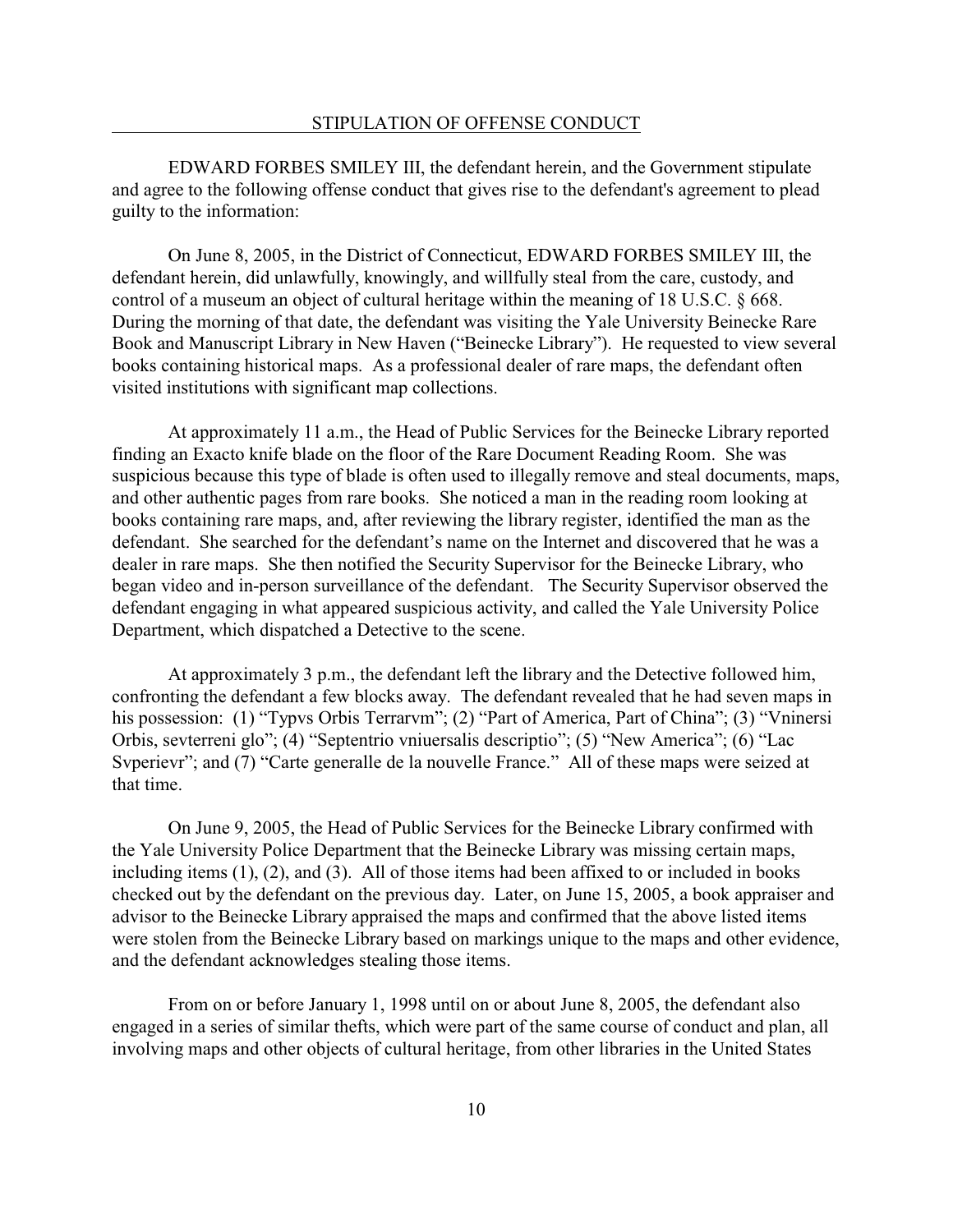and abroad. In addition to the Beinecke Library, the museums from which thefts occurred were: Boston Public Library, British Library in London, Houghton Library at Harvard University, Massachusetts Historical Society, Newberry Library in Chicago, New York Public Library, and Yale University Sterling Map Library.

The defendant has since the time of his arrest cooperated in the investigation and identified 97 maps which he had stolen from a series of universities and libraries in the U.S. and abroad. The list of the maps that the defendant admits stealing, including the institutions from which he admits the maps were stolen, is attached as Exhibit A.

The parties acknowledge that, to date, in part as a result of the defendant's cooperation, approximately 86 maps have been physically recovered by law enforcement on behalf of institutions identified in Exhibit A; 6 maps are in the custody of other known individuals who have not returned the maps; and 5 maps are either lost or the maps' location is unknown at the present time. The parties further agree that of the 97 maps that the defendant has admitted stealing, 18 maps can be proven to have been stolen independent of the defendant's cooperation and admissions, as identified in Exhibit B.

The Guidelines loss amount based on the 18 maps set forth in Exhibit B is between \$400,000 and \$1 million. The Government believes that the total fair market value of these 18 maps is approximately \$805,200. See Exhibit B. The defendant believes that the value of these maps is closer to \$600,000, but agrees to the applicable Guidelines loss range of \$400,000 to \$1 million. The Government estimates the total value of the 97 maps stolen to be in excess of \$3 million.

The parties further agree that the Beinecke Library is a museum under the terms of 18 U.S.C. § 668 because it is an organized and permanent institution, the activities of which affect interstate and foreign commerce that is situated in the United States, established for an essentially educational and aesthetic purpose, with a professional staff, and it owns, utilizes and cares for tangible objects that are exhibited to the public on a regular schedule.

The parties also agree that the map charged in the Information as stolen by the defendant, that is, the "Vninersi Orbis, sevterreni glo," a map of the world published in or about 1578, is an object of cultural heritage in that it is over 100 years old and worth in excess of \$5,000. Moreover, that map constitutes cultural property as defined by 19 U.S.C. § 2601(6) and further defined by Article 1 (a)-(k) of the UNESCO Convention on the Means of Prohibiting and Preventing the Illicit Import, Export and Transfer of Ownership of Cultural Property ("UNESCO Convention"), that is, the convention referred to in 19 U.S.C. § 2601(5). Article 1 (a)-(k) of the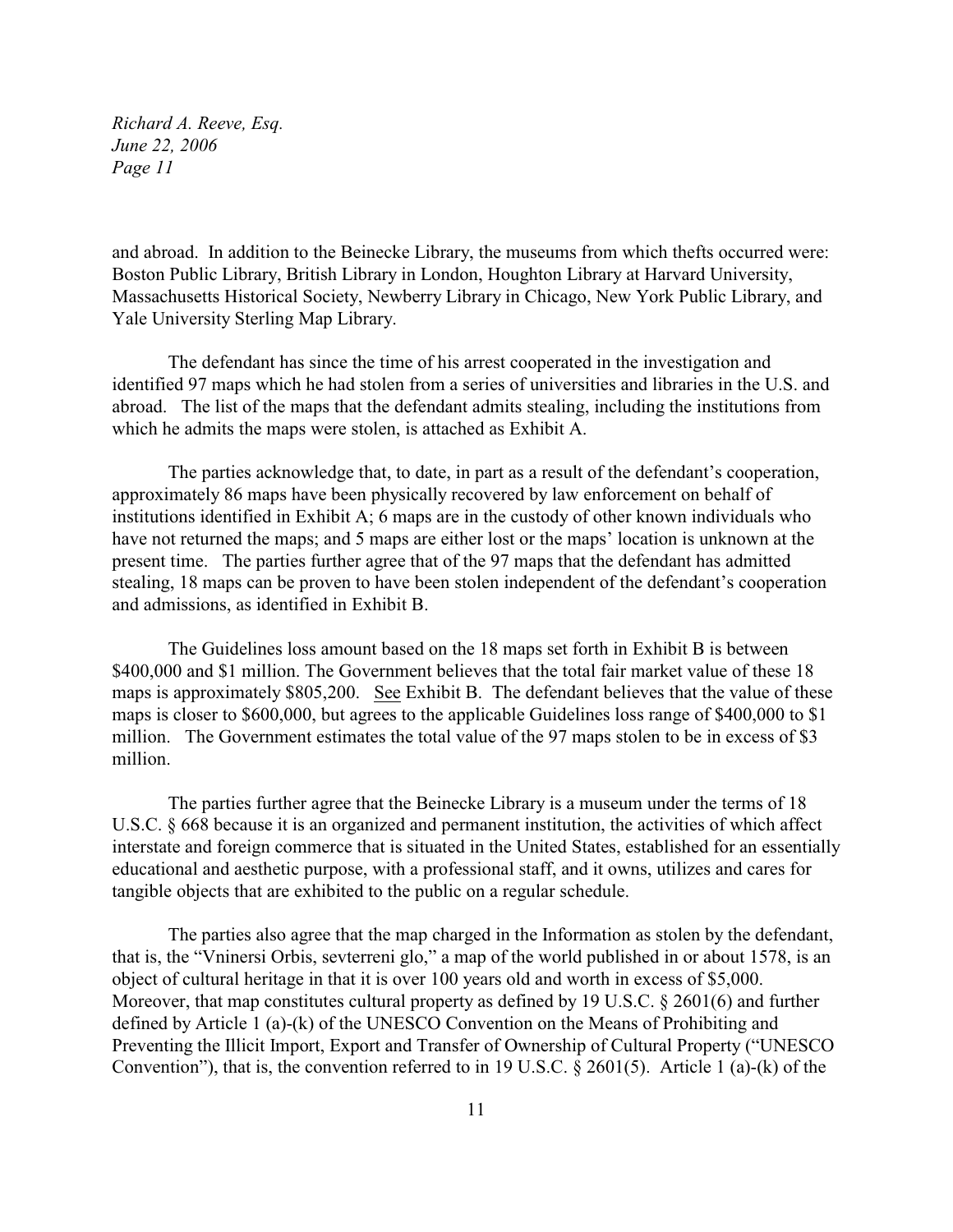UNESCO Convention includes in its definition of cultural property rare manuscripts and documents, which the parties agree encompasses "Vninersi Orbis, sevterreni glo."

The parties agree that the thefts of the "Vninersi Orbis, sevterreni glo" map and the other maps described in the attached list of maps were committed for pecuniary gain; that is, the defendant anticipated receiving monetary value for the items he stole and in most cases did receive payment for the maps.

The written stipulation above is incorporated into the preceding plea agreement. It is understood, however, that the defendant and the Government reserve their right to present additional relevant offense conduct to the attention of the Court in connection with sentencing.

\_\_\_\_\_\_\_\_\_\_\_\_\_\_\_\_\_\_\_\_\_\_\_\_\_\_\_\_ \_\_\_\_\_\_\_\_\_\_\_\_\_\_\_\_\_\_\_\_\_\_\_\_\_\_\_\_\_\_

The Defendant Assistant U.S. Attorney

EDWARD FORBES SMILEY III CHRISTOPHER W. SCHMEISSER

RICHARD A. REEVE, ESQ. Attorney for the Defendant